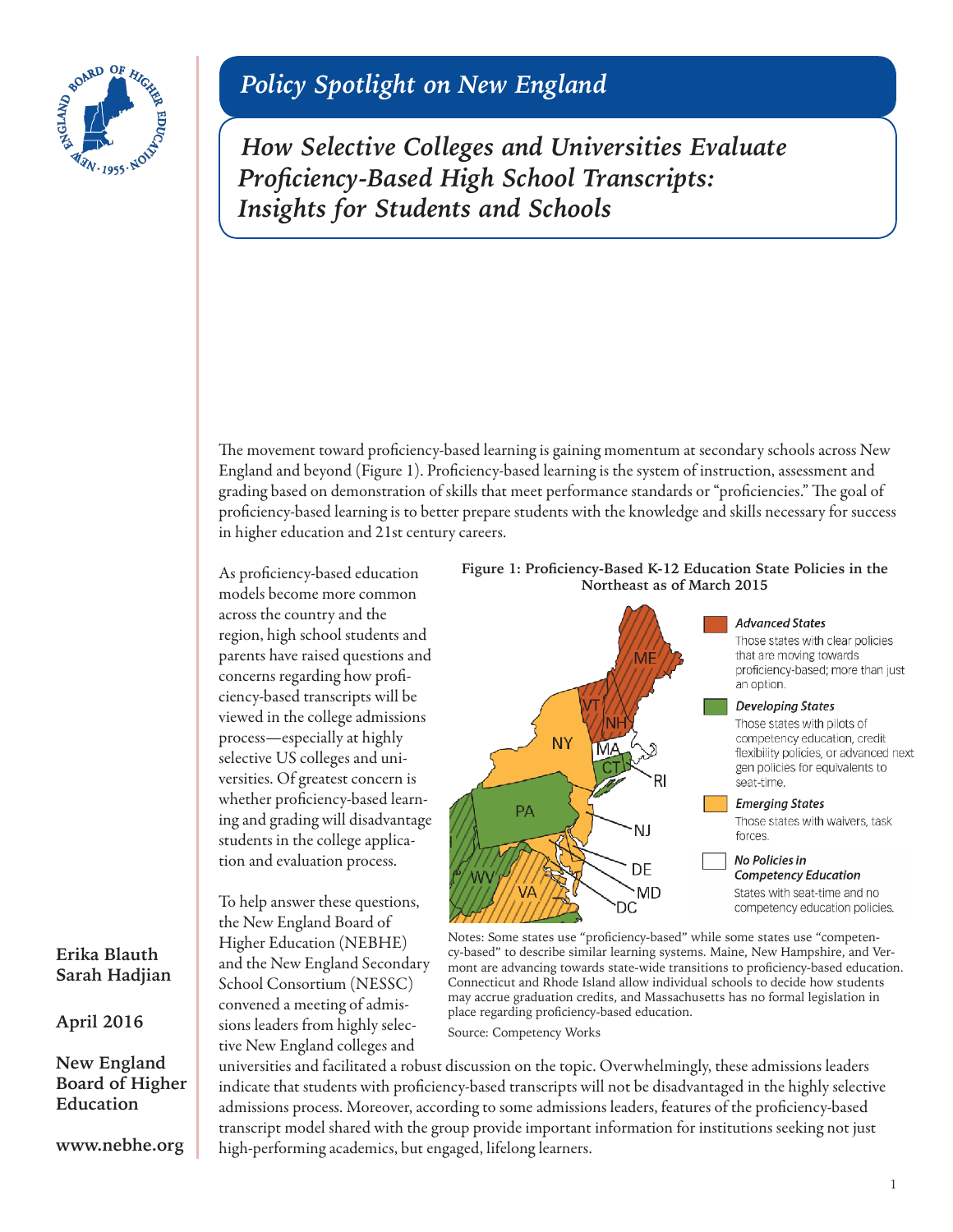# **What is Proficiency-Based Learning?**

In a proficiency-based model or system, students progress through courses and grade levels by demonstrating individual mastery of specific learning standards. Learning standards may vary by state or school system, but generally represent educational objectives a student should achieve by the end of a course or grade level. In a proficiency-based system, a student struggling to demonstrate proficiency is provided additional support or interventions until the student achieves the required skill or knowledge. Students who demonstrate proficiency engage in learning opportunities to extend or accelerate their learning. Proficiency-based learning allows educators to identify a student's strengths and weaknesses, and monitor learning progress over time.

Proficiency-based transcripts often also capture students' mastery of habits of work and cross-curricular knowledge and skills. A sample transcript shared with admissions leaders, for instance, captured cross-curricular skills described as "clear and effective com-

municator," "self-directed and lifelong learner," and "creative and practical problem solver"—all skills that are in high and increasing demand from both employers and higher education institutions (Figure 2). According to the Georgetown University Center on Education and the Workforce, employers ranked critical thinking and active listening among the most important skills in today's economy. A recent report from the Harvard Graduate School of Education also called for the consideration of "concern for others and the common good" in the admissions process. By capturing habits of work on the transcript, the proficiency-based model provides increasingly relevant information regarding a student's ability to succeed in today's world.

## Habits of Work (HOW) Examples

- **Attendance**
- **Participation**
- Effort

The terminology to define these practices and policies vary, but they each strive for the same goal: to prepare students to succeed in the 21st century by being college and career ready. At the federal level, the newest reauthorization of the Elementary and Secondary Education Act—the Every Student Succeeds Act—recognizes proficiency-based learning and invites new innovative accountability systems based on proficiency-based learning. In Maine, "proficiency-based education" will be required for public high school students graduating between 2018 and 2021. In New Hampshire, "competency-based learning" will be required in all public elementary and secondary schools by 2017. In Vermont, "proficiency-based learning" will be the sole criteria for graduation by 2020. Connecticut and Rhode Island give individual schools the option to determine how students accrue graduation credits, with no date set to transition all secondary schools to proficiency-based models. While there is no formal legislation in place regarding proficiency-based education and graduation in Massachusetts, some schools are currently implementing these practices (Figure 1).

## **Proficiency-Based Transcripts in the Context of Selective Admissions**

As proficiency-based learning models become more widespread in New England states, high school students and families have raised concerns about how proficiency-based education will be viewed by highly selective institutions in the admissions process. In particular, students and families worry that proficiency-based education's perceived departure from traditional transcripts and grading systems will hinder admissions professionals' ability to fully comprehend and evaluate the caliber of candidates applying from these school districts. If this were true, students and parents worry that using a proficiency-based learning transcript would put them at a disadvantage in the competitive selective admission process. To address these concerns, NEBHE and NESSC convened a special meeting of admissions leaders from selective institutions across New England in January 2016.

All admissions leaders at the meeting overwhelmingly agree that students applying from proficiencybased educational systems will experience no disadvantage in the evaluation and admissions process.

In particular, admissions leaders point to the characteristics of their holistic review processes. Considering applications holistically allows for careful consideration of each applicant in his or her individualized context, as thorough attention is given to each part of the application and decisions are rendered based on the totality of an applicant's academic and personal profile, rather than grades or test scores alone. This requires a deep, comprehensive understanding of each applicant and the academic context from which he or she is applying.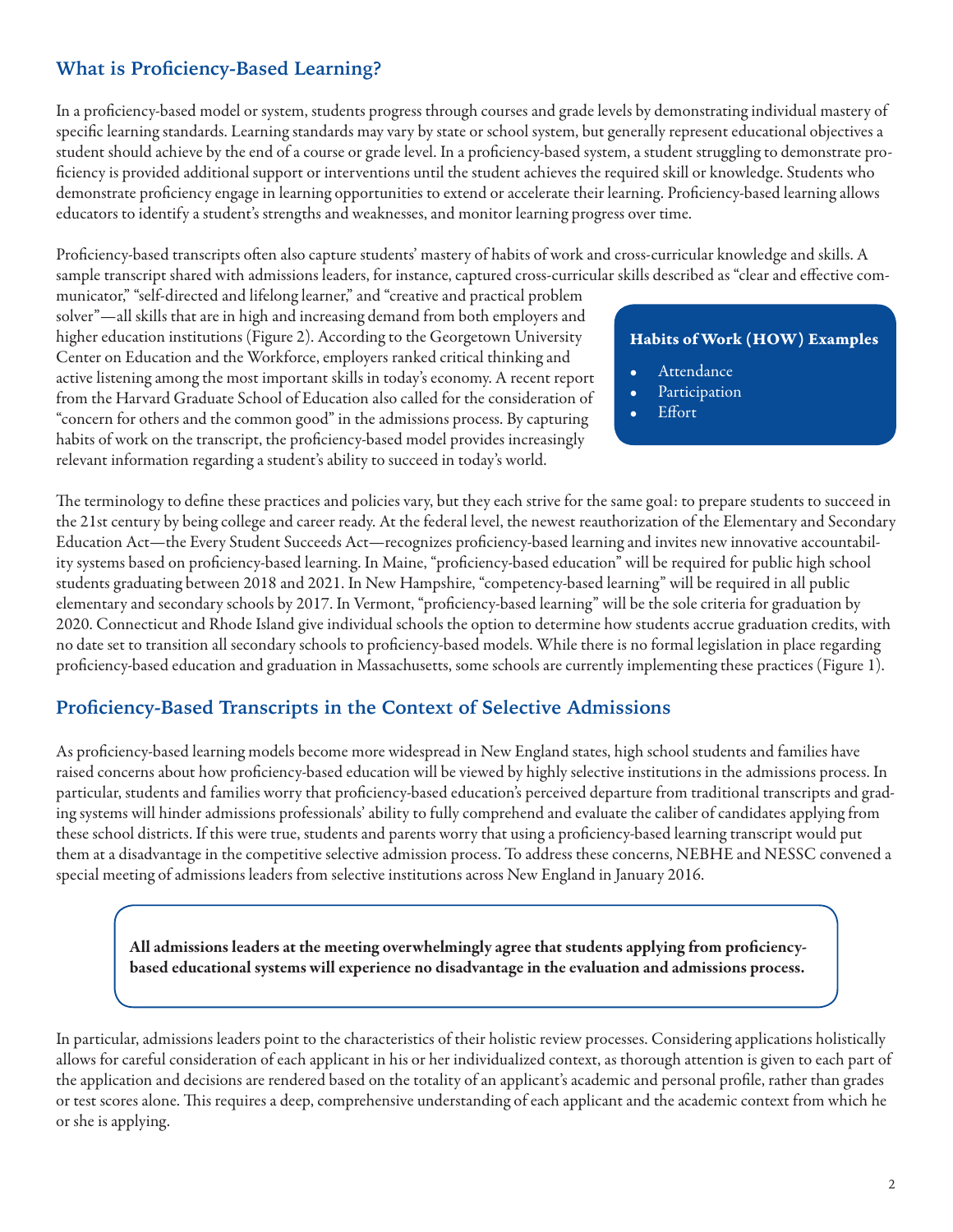Selective admission leaders at this meeting stressed how their institutions receive applications from across the country and around the world, which represent a diverse range of high school environments and a variety of grading scales, terminology and transcript design. Admissions officers work diligently to understand the nuances of each learning environment, which informs the context in which applicants are evaluated. Once admission officers thoroughly understand this context, they are able to evaluate the extent to which a student has taken advantage of the opportunities available in that particular learning environment.

In light of these institutions' use of the holistic review process, it is crucial that the documents which proficiency-based high schools provide to colleges and universities in their students' applications provide a clear and accurate picture of the learning environment and its particular characteristics. Transcripts and school profiles are especially important tools that admission officers rely on to learn about less familiar grading models. Given the trend toward proficiency-based learning in recent years, admissions leaders present at this meeting emphasized how clear, transparent transcripts and school profiles continue to help them understand necessary aspects of the proficiency-based learning model so they can review applications as accurately and efficiently as possible. This efficiency is especially important given the high volume of applications these selective institutions receive every year.

#### Key Takeaways:

- Holistic review allows admission professionals to carefully consider each applicant in his or her individualized learning environment
- Proficiency-based transcripts and school profiles should explain what learning standards mean within the context of the particular high school
- The inclusion of habits of work and cross-curricular knowledge and skills on proficiency-based transcripts and school profiles are particularly useful to admission leaders

For proficiency-based high schools, admissions leaders emphasize that the transcript and school profile should explain what learning standards mean within the context of the particular high school. While the transcript provides information about an individual student's achievements, the school profile provides contextual information about the curriculum, grading procedures, standardized testing history and record of college attendance, as well as information on school and local community demographics. The school profile also provides an opportunity for high schools to clearly and directly highlight important characteristics that differentiate one school or learning environment from others—information that admissions lead-

ers emphasize is especially helpful. While the admissions leaders present unanimously agreed that students from proficiency-based systems receive no disadvantage in the admissions process, they also caution that lack of information or transparency in transcripts or school profiles can present a hurdle in an admissions officer's attempt to accurately assess a student's achievements.

Admissions leaders were particularly enthusiastic about the inclusion of habits of work and cross-curricular knowledge and skills on the proficiency-based transcript (Figure 2). Information regarding students' habits of work and cross-curricular knowledge and skills are increasingly of interest to selective admissions offices as they seek to admit students who will contribute fully to campus life. In addition to academic achievements, selective colleges and universities report that they are deeply interested in the behaviors and attitudes, such as love of learning and intellectual curiosity, that make students great learners and full contributors to the vibrancy of a campus community. The incorporation of habits of work and cross-curricular knowledge and skills into the grading system, and evaluated in concert with letters of recommendation from teachers and counselors, help to assist admissions officers in identifying students best suited to thrive at their institutions.

**Figure 2: Maine's Cross-Curricular Skills Featured on Sample Proficiency-Based Learning Transcript**

| <b>Graduation Standards: Cross-Curricular Skills</b>                                                                                                                                |                                       | <b>Proficiency</b><br>Level |
|-------------------------------------------------------------------------------------------------------------------------------------------------------------------------------------|---------------------------------------|-----------------------------|
| <b>Maine Learning Results</b><br><b>Guiding Principles</b>                                                                                                                          | Clear and effective communicator      | 3.0                         |
|                                                                                                                                                                                     | Self-directed and lifelong learner    | 3.25                        |
| *The achievement of graduation<br>standards is verified over time as<br>students demonstrate proficiency<br>through multiple assessments,<br>projects, portfolios, and exhibitions. | Creative and practical problem solver | 3.50                        |
|                                                                                                                                                                                     | Responsible and involved citizen      | 3.75                        |
|                                                                                                                                                                                     | Integrative and informed thinker      | 4.0                         |

Notes: These cross-curricular skills, coupled with Habits of Work (HOW) related to participation and effort, were of particular interest to admission professionals present at this meeting.